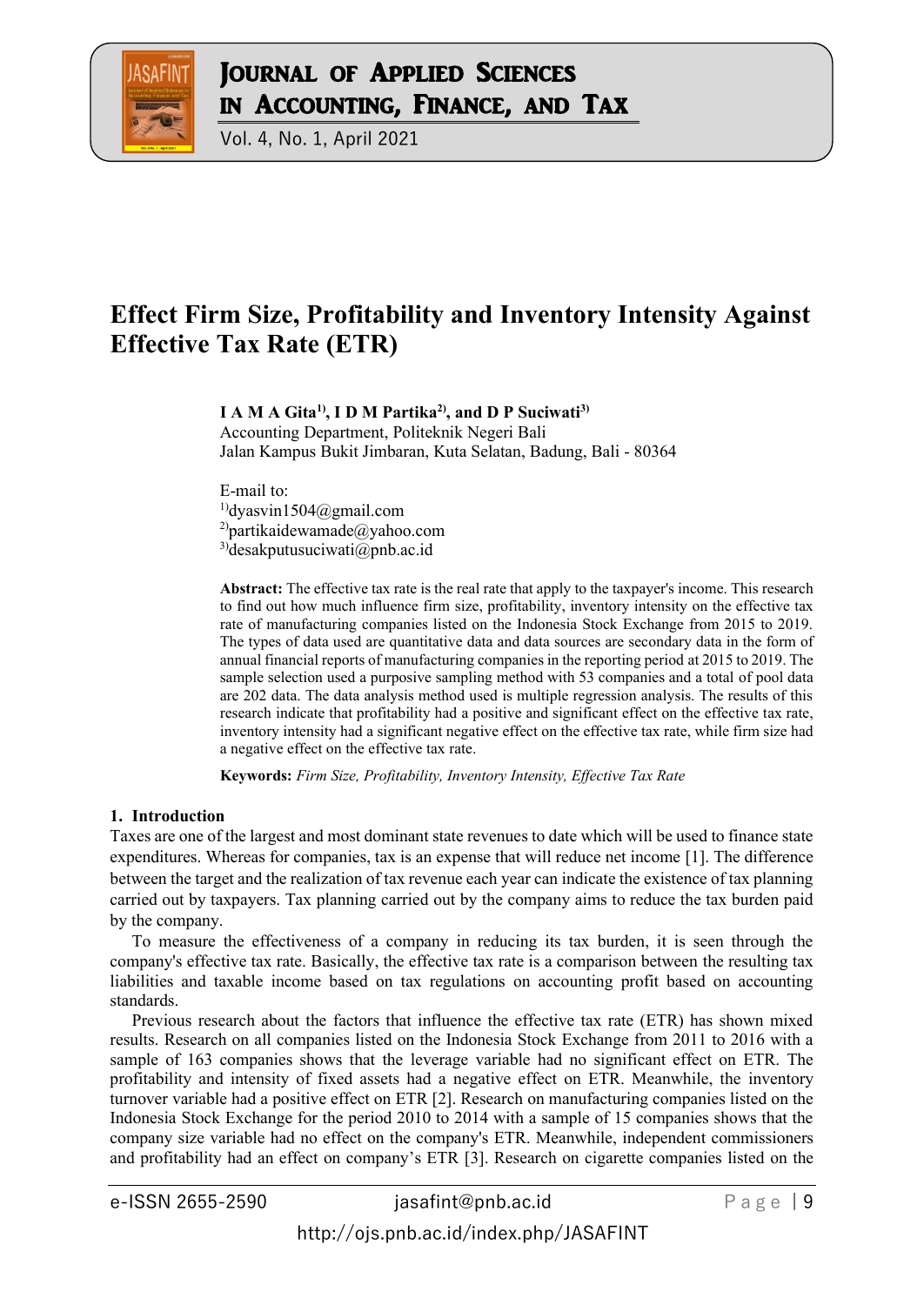

Vol. 4, No. 1, April 2021

Indonesia Stock Exchange from 2009 to 2015 with a total sample of 14 companies shows that company size and profitability affect the company's ETR. Meanwhile, the level of debt had no effect on the company's ETR [4].

With the development of the taxation system and the increasingly tighter government regulations regarding the taxation system in Indonesia, and based on previous research, the authors will analyze the effect of company size, profitability and inventory intensity partially and simultaneously on the effective tax rate of existing manufacturing companies on the Indonesia Stock Exchange.

# **1. Literature Review**

### *1.1 Theoretical Basis*

### *1.1.1 Agency Theory*

Agency theory is a theory that explains the relationship between principal and agent in terms of company management. Agency theory presumes that individuals in agency relationships are utility maximisers and will always take action to enhance their self-interest. Various matters relating to company performance, one of which is company policies related to taxes, can be influenced by differences in interests between principals and agents. Managers as agents have an interest in obtaining maximum incentives through high returns on their performance, while shareholders want to reduce taxes paid through low profits. Therefore, tax management measures can be used to overcome these differences of interest.

# *1.1.2 Definition of Tax*

Taxes are one of the main sources of income obtained from domestic sources of funds. Taxes are people's contributions to the state treasury based on law (which can be enforced) without receiving direct service that can be demonstrated and used to pay for general expenses [5].

# *1.1.3 Definition of Effective Tax Rate*

Effective Tax Rate is a comparison between the tax burden paid by the company with the company's income before tax. ETR is very useful for measuring the actual tax burden of a company. ETR is used to reflect the difference between the calculation of book profit and taxable profit [6]. The types of ETR include Average Effective Corporate Tax Rate, Average Effective Total Tax Rate, Marginal Effective Corporate Tax Wedge, Marginal Effective Corporate Tax Rate, Marginal Effective Total Tax Wedge, and Marginal Effective Total Tax Rate.

#### *1.1.4 Definition of Firm Size*

Firm size is the size of the company which can be seen from the amount of equity value, sales value and asset value [7]. Firm size is a major factor in determining the profitability of a company with a concept commonly known as economies of scale [6]. Economies of scale show the low cost advantages of large companies because they can produce products at a low unit price. Companies with large sizes buy raw materials (input production) in large quantities so that the company will get a discount (quantity discount) more from suppliers.

#### *1.1.5 Definition of Profitability*

Profitability is the company's ability to earn profits related to sales, total assets and own capital [8]. Another definition also states that profitability shows the company's ability to earn profits and measures the level of operational efficiency and efficiency in using its assets.

#### *1.1.6 Definition of Inventory Intensity*

Inventory intensity indicates the amount of inventory turnover that occurs during the period or reflects the number of times the amount of inventory is replaced in a year. Inventory intensity can be obtained by comparing the cost of goods sold with the company's total inventory.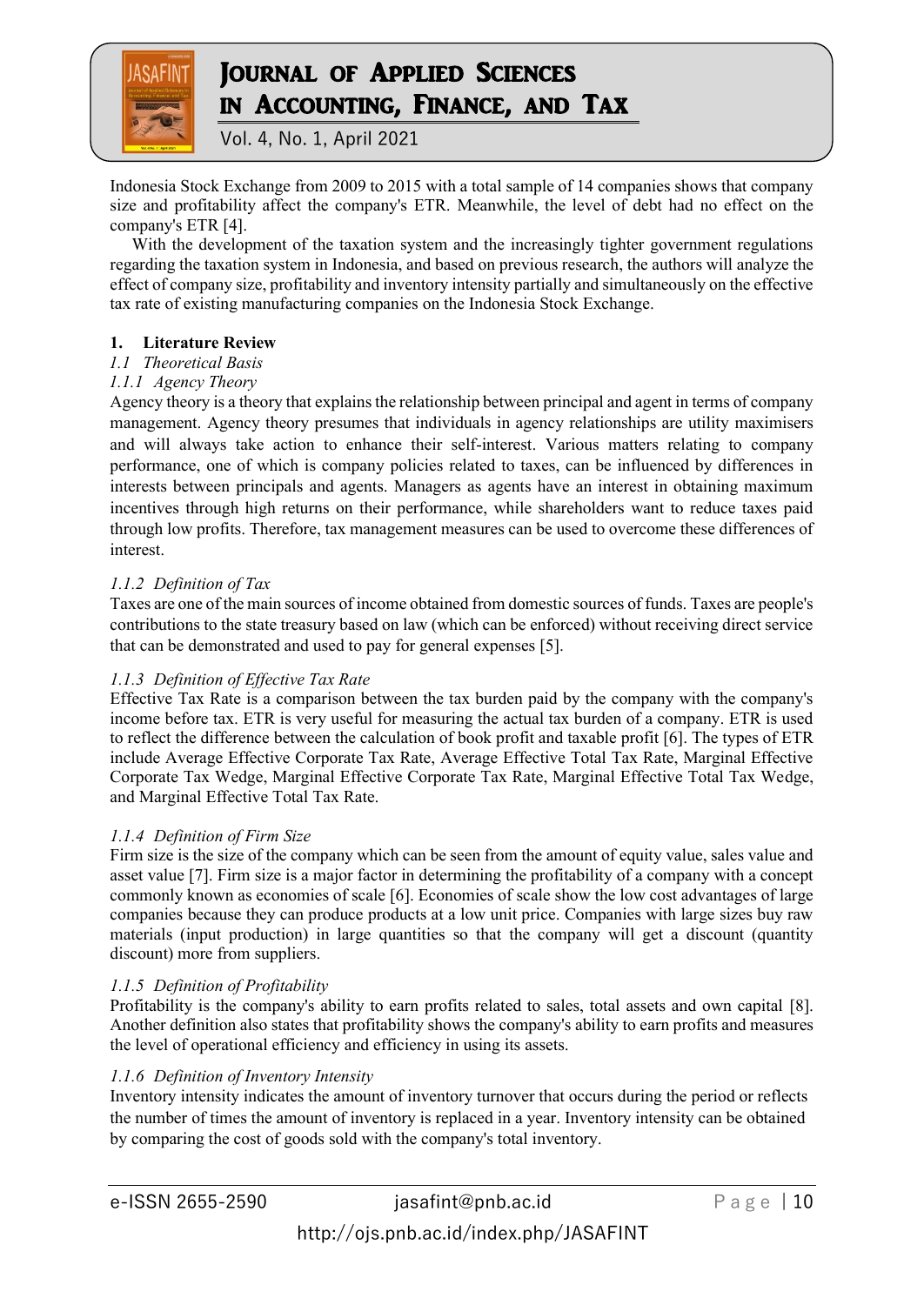

Vol. 4, No. 1, April 2021

# *1.2 Definition of Operational Variables*

*1.2.1 Effective Tax Rate (Y)*

Effective Tax Rate in this research is the dependent variable. ETR is calculated by dividing the company's total tax expense by profit before income tax with the following formula:

Total Income Tax Expense

$$
ETR = \frac{1}{\text{hcome Before Tax}}
$$

### *1.2.2 Firm Size (X1)*

Firm size in this research is an independent variable that affects the dependent variable, either positively or negatively. To measure the level of firm size, it can be calculated from total assets because company size is formulated by Ln of total assets. The use of natural logs in this research aims to reduce data fluctuations without changing the proportion of the original value.

### *1.2.3 Profitability (X2)*

 $Firm Size = In (Total Assets)$ 

Profitability in this research is an independent variable that affects the dependent variable, either positively or negatively. In this study, to calculate profitability using a formula of return on assets (ROA).

$$
ROA = \frac{laba bersih setelah pajak}{Total aset} x 100\%
$$

# *1.2.4 Inventory Intensity (X3)*

Inventory intensity indicates the amount of inventory turnover that occurs during the period or reflects the number of times the amount of inventory is replaced in a year. Inventory intensity can be obtained by comparing the cost of goods sold with the company's total inventory.

$$
Intensitas Persediaan = \frac{Harga \, Pokok \, Penjualan}{Total \, Persediaan} x \, 100\%
$$

*1.3 Conceptual Framework*



The hypothesis is a temporary answer to the formulation of the research problem.

- H1 : Firm size has a significant positive effect on company's ETR
- H2 : Profitability has a significant positive effect on a company's ETR
- H3 : Inventory intensity has a significant negative effect on the company's ETR
- H4 : Firm size, profitability and inventory intensity simultaneously affect the company's ETR

# **2. Methodology**

The type of data used in this research is quantitative data from the financial statements of manufacturing companies listed on the Indonesia Stock Exchange. The data source in this study is secondary data obtained from idx.co.id. The sampling method used in this research is purposive sampling method. The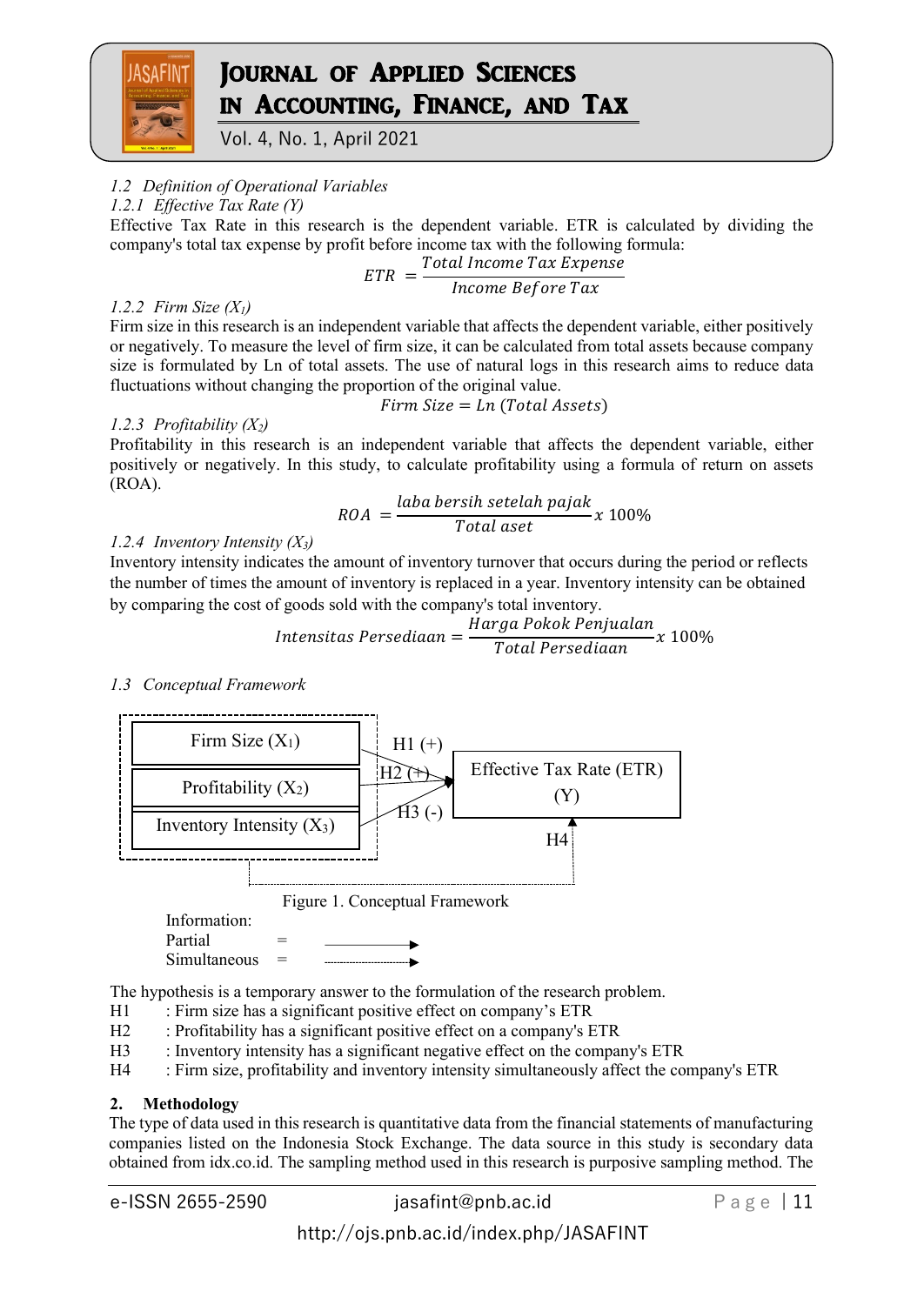

Vol. 4, No. 1, April 2021

number of samples used in this study were 53 companies with 202 data pools. The method used to collect data is the documentation method. The analysis technique used in this research is multiple regression analysis techniques.

# **3. Results and Discussion**

# *3.1 Multiple Regression Analysis*

The requirements for multiple regression analysis have been fulfilled, namely the classical assumption test consisting of multicollinearity test, autocorrelation test, heteroscedasticity test and normality test so that a regression analysis can be performed. Following are the results of multiple regression analysis: *3.1.1 t Test Result*

|       |                     |                                | Table 1. t Test           |                              |          |      |
|-------|---------------------|--------------------------------|---------------------------|------------------------------|----------|------|
|       |                     |                                | Coefficients <sup>a</sup> |                              |          |      |
|       |                     | Unstandardized<br>Coefficients |                           | Standardized<br>Coefficients |          |      |
| Model |                     | B                              | Std. Error                | Beta                         |          | Sig. |
|       | (Constant)          | .301                           | .041                      |                              | 7.356    | .000 |
|       | Firm Size           | $-.002$                        | .001                      | $-.092$                      | $-1.192$ | .235 |
|       | Profitability       | .067                           | .024                      | .203                         | 2.797    | .006 |
|       | Inventory Intensity | $-.003$                        | .001                      | $-172$                       | $-2.182$ | .030 |

a. Dependent Variable: ETR

Table 1 provides information about the regression equation and the effect of the independent variables, namely firm size, profitability and inventory intensity partially on ETR. The regression equation formula in this study is as follows:

 $ETR = 0,301 - 0,002$  SIZE + 0,067 ROA – 0,003 PERS +  $\epsilon$ 

The constant variable of the regression has a coefficient of 0.301, meaning that if the independent variable consisting of firm size, profitability, and inventory intensity is not considered, then the ETR is 0.301. The coefficient of X1 is -0.002 which indicates that firm size has a negative effect on ETR with a regression coefficient of -0.002 which means that the firm size increases by 1 unit, then the ETR will decrease by 0.002, assuming the other independent variables are constant. The coefficient of X2 is 0.067, which indicates that profitability has a positive effect on ETR, with a regression coefficient of 0.067, which means that profitability increases by 1 unit, so ETR will increase by 0.067, assuming the other independent variables are constant. The coefficient of X3 is -0.003 which indicates that the intensity of inventory has a negative effect on ETR with a regression coefficient of -0.003 which means that the intensity of the inventory increases by 1 unit, then the ETR will decrease by -0.003, assuming the other independent variables are constant. Meanwhile, to determine whether there is an effect of variable size of the company, profitability and intensity of inventory on ETR can be seen as follows:

# *3.1.1.1 Based on the Significance Value (Sig.)*

Based on table 1, the results of the SPSS test above show that only the independent variable namely profitability (X2) and inventory intensity (X3) have a significant effect on the dependent variable, namely ETR, with a significance of 0.006 and 0.030 which is smaller than the significance level of 0,05. The independent variable firm size (X1) does not have a significant effect on ETR, which is indicated by a significant value of 0.235 which has a significant value greater than the significant level of 0.05. Based on the basis of decision making in the t test, it can be concluded that the first hypothesis (H1) is rejected because company size has no significant positive effect on ETR, the second hypothesis (H2) is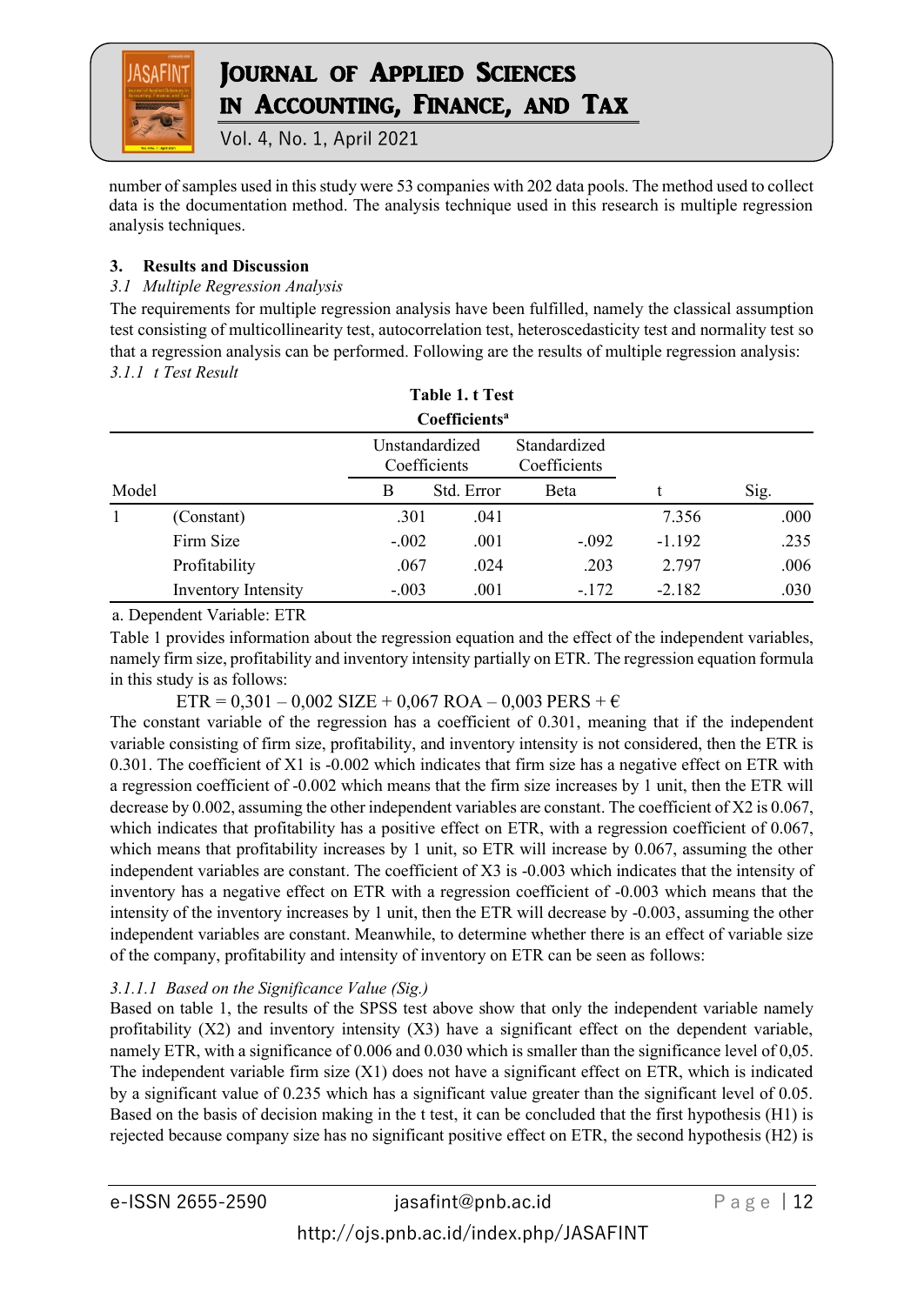

Vol. 4, No. 1, April 2021

accepted because profitability has a significant positive effect on ETR and the third hypothesis (H3) is accepted significant to ETR.

**Table 2. f Test**

# *3.1.2 Simultaneous Significance Test*

|                           |            |                         | $1$ avit $2.1$ $1$ tsl |             |       |                   |  |  |
|---------------------------|------------|-------------------------|------------------------|-------------|-------|-------------------|--|--|
| <b>ANOVA</b> <sup>b</sup> |            |                         |                        |             |       |                   |  |  |
| Model                     |            | Sum of<br>df<br>Squares |                        | Mean Square | F     | Sig.              |  |  |
|                           | Regression | .013                    | 3                      | .004        | 4.511 | .004 <sup>a</sup> |  |  |
|                           | Residual   | .195                    | 198                    | .001        |       |                   |  |  |
|                           | Total      | .208                    | 201                    |             |       |                   |  |  |

a. Predictors: (Constant), Firm Size, Profitability, Inventory Intensity

# b. Dependent Variable: ETR

Table 2 provides information about the presence or absence of the effect of firm size, profitability and inventory intensity simultaneous on the variable of ETR.

# *3.1.2.1 Based on the Significant Value.*

The results of the f test based on the significance value of (Sig.) in the table above show that the (Sig.) is 0.004 which is smaller than the significant level of 0.05, meaning that the variables of firm size, profitability and inventory intensity simultaneously have a significant effect on ETR.

# *3.1.3 Test of the Coefficient of Determination (R<sup>2</sup> )*

Coefficient of Determination  $(R^2)$  measure how far the ability of the regression model in explaining the variation in the dependent variable. Value of (R2) which is close to one means that it provides almost all the information needed to predict the variation in the dependent variable [9]. The results of the coefficient of determination can be seen in table 3 below:

| Table 3. Test of the Coefficient of Determination $(R^2)$<br>Model Summary <sup>b</sup> |               |          |      |                                              |  |  |
|-----------------------------------------------------------------------------------------|---------------|----------|------|----------------------------------------------|--|--|
| Model                                                                                   | R             | R Square |      | Adjusted R Square Std. Error of the Estimate |  |  |
|                                                                                         | $253^{\rm a}$ | .064     | .050 | .03136                                       |  |  |

a. Predictors: (Constant), Firm Size, Profitability, Inventory Intensity

b. Dependent Variable: ETR

Table 3 shows the magnitude of the influence of the independent variables on the dependent variable which can be explained by the regression equation model in this research amounting to 0.050. This shows that the influence of firm size, profitability, and inventory intensity variables on ETR which can be explained by the regression equation model is 5%, the remaining 95% is influenced by other factors that are not included in the regression model.

# *3.2 Discussion*

# *3.2.1 Firm size affects the effective tax rate*

The results of testing for the first hypothesis (H1) show that firm size has a negative and insignificant effect on ETR. A large company with large asset ownership indicates that the company is relatively more capable of generating greater profits with its total assets compared to the size of a small company. The high profit earned by the company will result in higher taxes that must be paid. This condition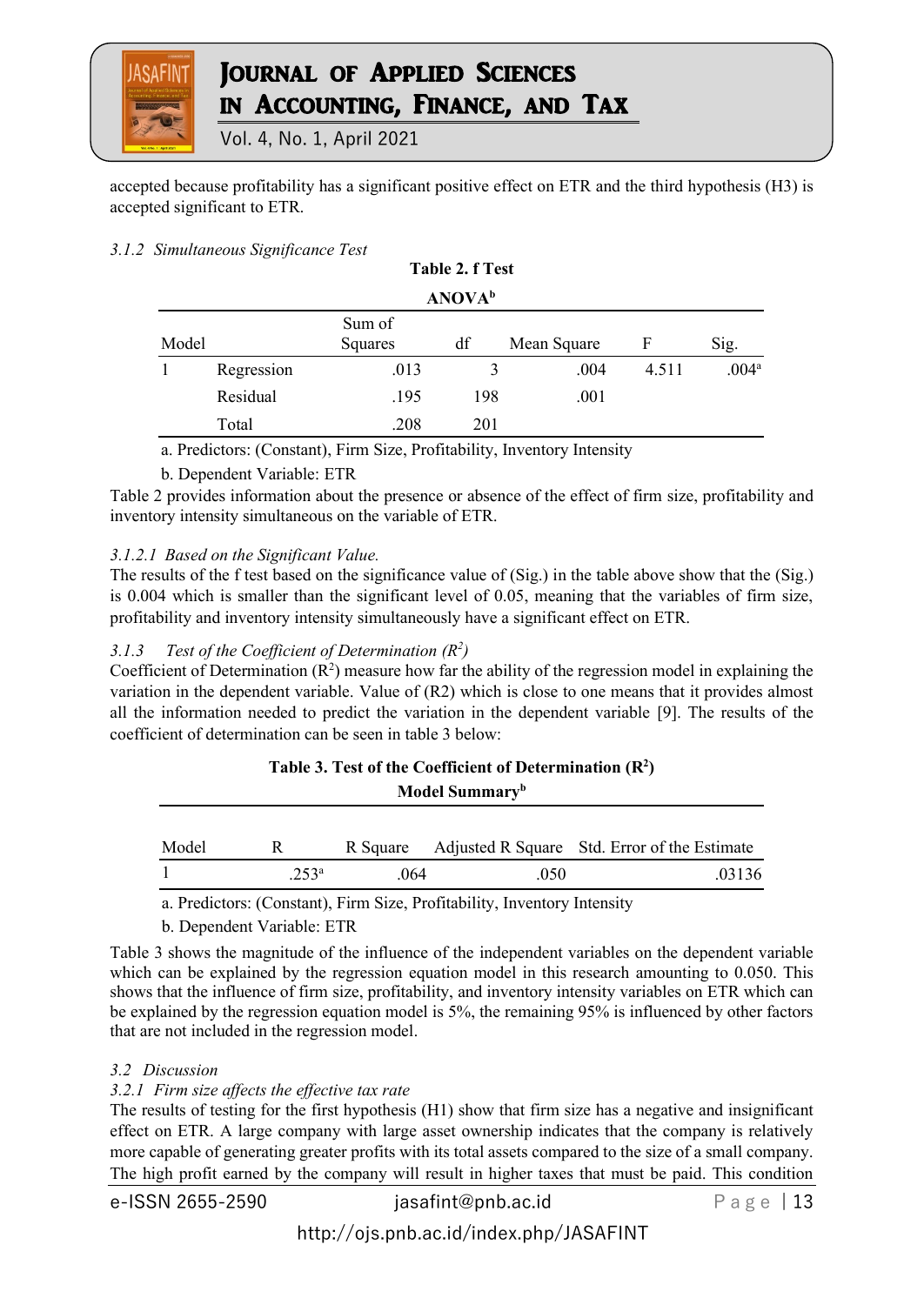

Vol. 4, No. 1, April 2021

encourages managers to try to minimize profits by doing good tax planning and implementing effective accounting practices to reduce the effective tax rate. This is in line with research conducted by Susilowati, Widyawati and Nuraini (2018) which states that firm size has no effect on ETR [10] and contradicts research conducted by Darmadi (2013) which found that firm size has a positive effect on ETR [11].

# *3.2.2 Profitability affect the effective tax rate*

The results of testing for the second hypothesis (H2) show that profitability has a positive and significant effect on ETR. Profitability is a performance achievement made by management in managing the company's assets, which can be seen from the profits generated by the company. The level of income is directly proportional to the tax to be paid, so that companies that have a large profit will also pay large taxes. This is in line with research conducted by Putri and Putra (2017) which states that profitability has a positive influence on ETR [12] and is in contrast to research conducted by Suardana and Maharani (2014) which in their research states that profitability is measured by ROA. negatively affects the effective tax rate [13].

# *3.2.3 Inventory intensity affect the effective tax rate*

The results of testing for the third hypothesis (H3) show that inventory intensity has a negative effect on ETR. The amount of inventory intensity owned by a company is due to the cost of goods sold by large companies, so that the company's profits are small. The smaller the profit the company gets, the smaller the company tax and the smaller the ETR. This is in line with research conducted by Norfadzilah (2015) in Putri and Lautania (2016) which states that supply intensity has a negative effect on ETR. This is because inventory intensity is not included in the tax deductible in the tax system. However, managers need more effort to adjust the intensity of the company's inventory to reduce the level of the company's tax burden. In other words, an inefficient inventory evaluation method will result in high operating costs and will affect the company's revenue level [14]. This study is in contrast to research conducted by Syamsuddin and Suryarini (2019) which states that inventory intensity has a positive effect on ETR [15].

# *3.2.4 Firm size, profitability, and inventory intensity simultaneously affect the effective tax rate*

The results of testing for the fourth hypothesis (H4) suggest that the independent variables of firm size, profitability and inventory intensity have an effect on ETR. The results of statistical testing show that the fourth hypothesis (H4) is accepted. Based on the results of this study, these three independent variables simultaneously influence ETR with a significance value that is smaller than the 0.05 significance level so that it can be concluded that firm size, profitability, and inventory intensity simultaneously affect ETR.

# **4. Conclusion**

Based on the results of the analysis and discussion in the previous chapter, the research can be concluded as follows: 1) Firm size has no significant negative effect on the effective tax rate 2) Profitability has a significant positive effect on the effective tax rate. 3) Inventory intensity has a significant negative effect on the effective tax rate. 4) Firm size, profitability and inventory intensity simultaneously have a significant effect on the effective tax rate.

# **5. Acknowledgments**

We wish to thank the associate editors and three anonymous reviewers are helpful for Reviews their comments and suggestions. Finally, we express our gratitude to the director of the Polytechnic of Bali, who has supported the funding of this research